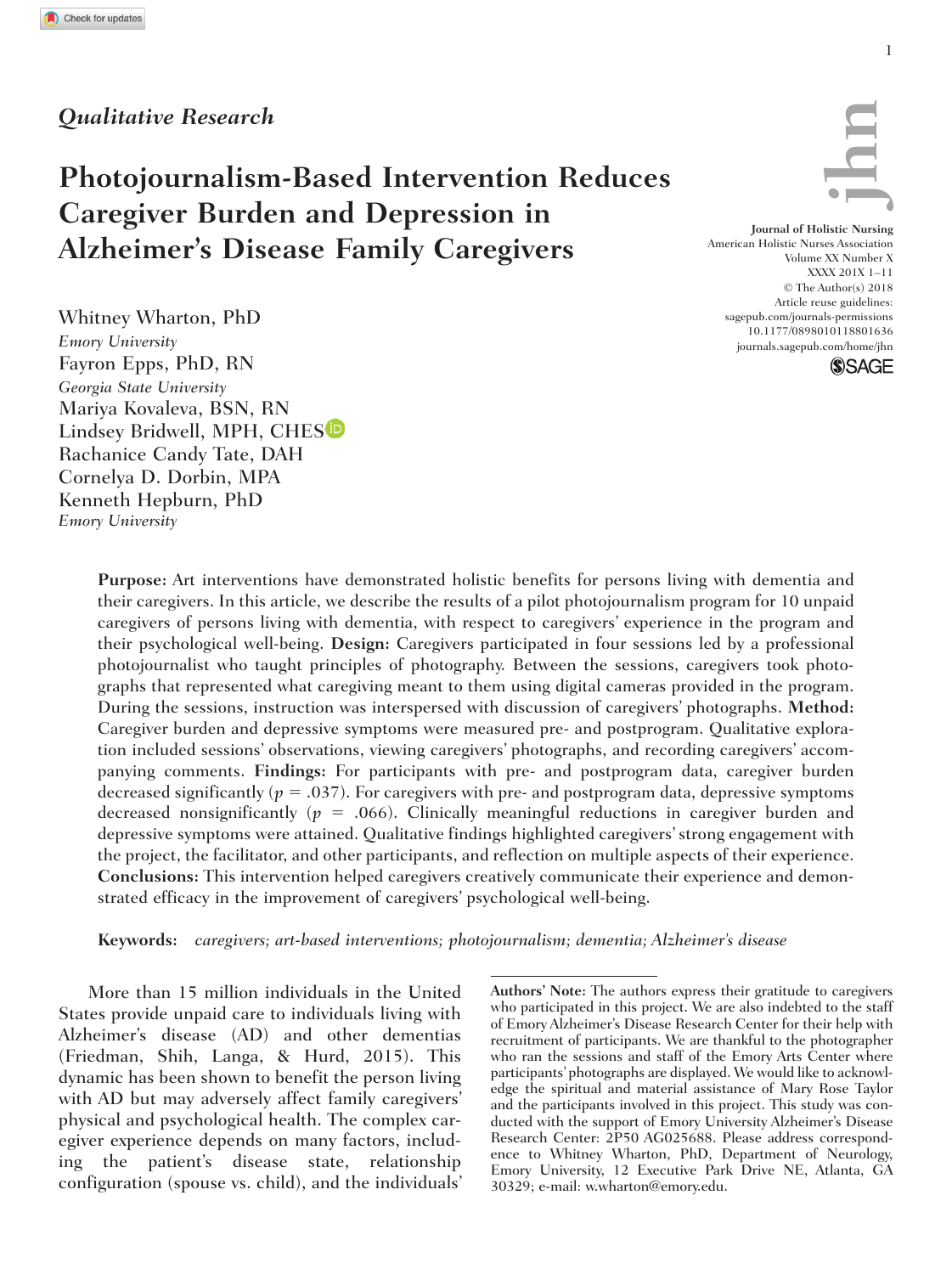gender and race (Gonzalez, Polansky, Lippa, Gitlin, & Zauszniewski, 2014). Depression and stress have been linked to caregiving, and both are independent risk factors for AD (Ory, Hoffman, Yee, Tennstedt, & Schulz, 1999; Pinquart & Sörensen, 2003; Vitaliano, Zhang, & Scanlan, 2003). Holistic interventions for caregivers are wide-ranging and include individual, family, and group talk/mindfulness therapy, such as structural ecosystems therapy (Mitrani & Czaja, 2000), cognitive/behavioral group interventions (Gallagher-Thompson, Gray, Dupart, Jimenez, & Thompson, 2008), counseling (Mittelman, Roth, Coon, & Haley, 2004; Mittelman, Roth, Haley, & Zarit, 2004), and multicomponent approaches targeting caregivers' depression, burden, healthy behaviors and self-care, social support, and their persons' behavioral and psychological symptoms of dementia (Belle et al., 2006; Eisdorfer et al., 2003; Gitlin et al., 2003; Gitlin, Hauck, Dennis, & Winter, 2005; Hepburn, Lewis, Tornatore, Bremmer, & Center, 2007). Recently, participatory art-based interventions have been introduced as a holistic therapy that might elicit cognitive and mood-related benefits for both the persons living with AD and caregivers.

The few prior studies of art interventions have shown that they can enhance the quality of life for families caring for individuals with AD by decreasing caregiver burden (Camic, Tischler, & Pearman, 2014). Engagement in art activities using a holistic approach can also support cognitive stimulation, improve self-esteem, and facilitate social connectedness for individuals living with AD and their caregivers (Flatt et al., 2015). Artistic expression may reduce agitation and improve behavioral issues that are often cited as the most stressful part of the disease and the caregiver role (Norton et al., 2009). Interactive art-based interventions may provide a method to connect, even after verbal communication has become difficult. Moreover, the social engagement afforded by group activities may exert mood-related benefits and facilitate meaningful connectedness (Camic, Baker, & Tischler, 2016; Camic et al., 2014; Camic, Hulbert, & Kimmel, 2017; Flatt et al., 2015; McFadden & Basting, 2010; Norton et al., 2009; Young, Camic, & Tischler, 2016). The benefits of art-based interventions extend to caregivers and family members of persons living with AD by reducing stress and reestablishing connections with their persons (Camic et al., 2016; McFadden & Basting, 2010). Thus, art-based interventions not

only entertain and educate but they may also provide clinical and reductions in depression and caregiver burden (Cowl & Gaugler, 2014; Young et al., 2016).

Here we describe the results of an art-based study in photojournalism in 10 AD family caregivers. The pilot study aimed to holistically reduce caregiver burden and depression and provide a nonverbal outlet for participants to portray their lives as AD caregivers. We also sought to use this study to promote AD awareness and encourage research participation.

## **Method**

#### **Photography Workshop**

Ten AD family caregivers who had daily interaction with their care recipients were invited to participate in a four-session photojournalism program, designed to reduce caregiver burden and depression and highlight the AD family caregivers' role. Individuals were recruited from ongoing NIH/NIA (National Institutes of Health/National Institute on Aging) funded trials at Emory University involving participants with a family history of AD, who were known to be caring for a family member with AD, and who had already consented to be contacted for research purposes. Participants were contacted via phone by a trained member of the Emory study team. In order to participate in the pilot study, individuals had to agree to attend all four class sessions.

At the beginning of the first class, participants provided institutional review board–approved, written consent, media release, and a contract allowing photographs to be used for future recruitment purposes or to be displayed. Participants also completed the structured questionnaires (quantitative measures described below) before any instruction took place. Individuals not involved in the study could not be photographed unless they signed a media release form. Participants were given a digital camera as a part of the study but were not otherwise compensated for participation. Participants met in a group setting on the Emory University campus for four sessions, each lasting 3 hours (between August and October 2015). The workshop was led by an experienced professional photojournalist, who was selected by the authors from a pool of eight applicants interested in participating in this program. The workshop setting was a "U-shaped" configuration of tables so participants were able to see the instructor,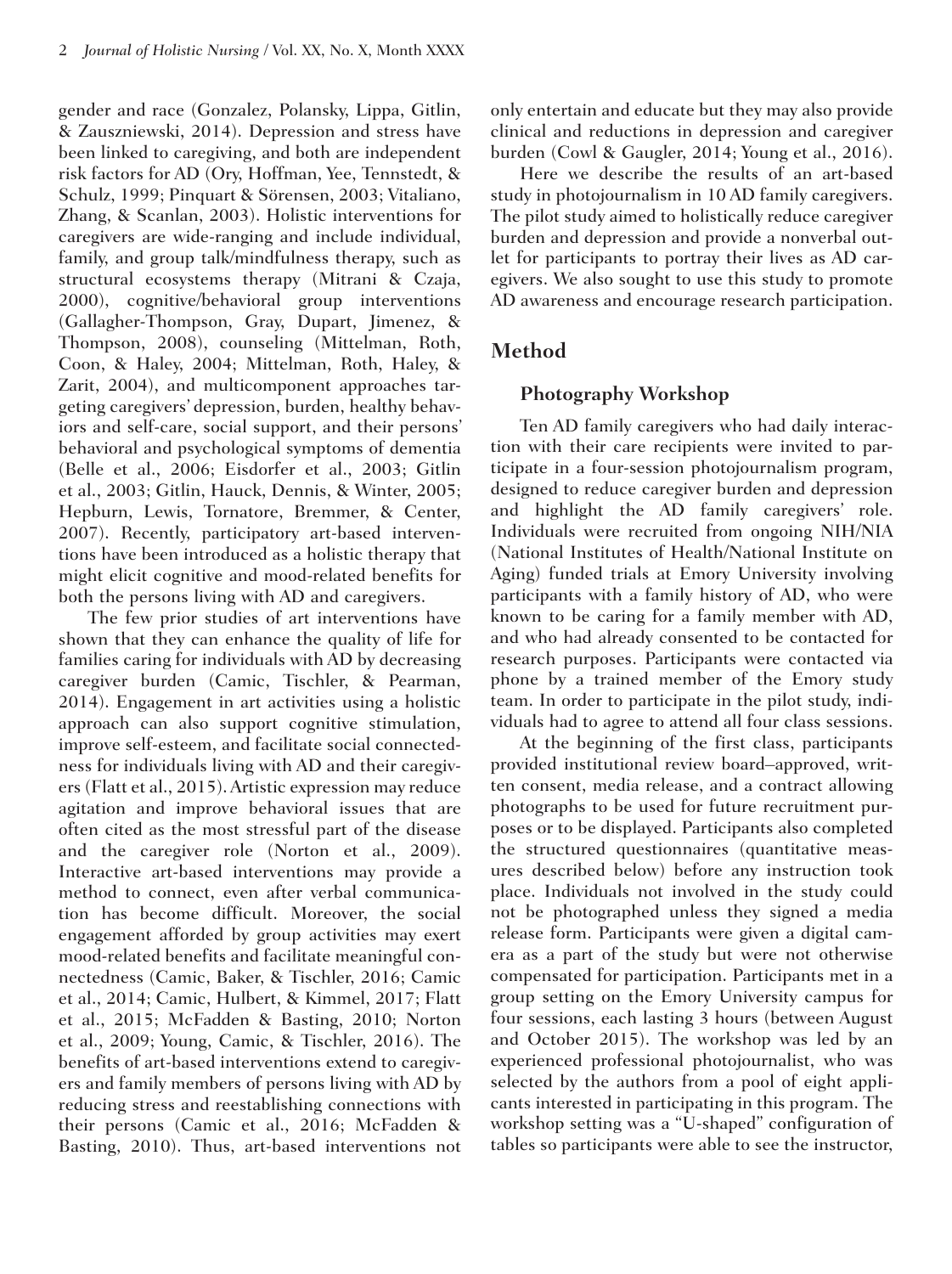each other, and the projection screen, on which they viewed the photographs. Each session provided instruction on camera mechanics and stylistic aspects of digital photography, including shape, framing, shadow, perspective, and so on. Considerable instruction was devoted to the stylistic aspects of photojournalism. Specifically, participants were instructed not to stage photos, but rather to attempt to capture moments and situations that non-caregivers of AD patients might not be familiar with.

In the first session, caregivers were encouraged to photograph aspects of life that they felt represented their caregiving experience or the experience of the person living with AD. In the next three sessions, most of the classes (approximately 2.5 hours) were spent viewing and discussing participants' photographs and caregivers' experiences in taking them; throughout, the instructor provided photography feedback and coaching. After the course, the investigators selected 10 photos from approximately 3,000 photos that caregivers took. The 10 photos were mounted in a  $20 \times 22$  inch frame, along with the caregiver's description of the photograph; these are displayed at Emory University's Schwartz Center for Performing Arts.

#### **Quantitative and Qualitative Data**

Quantitative data were collected through selfcompleted questionnaires prior to the first session and after the last session at the workshop on the Emory University campus. These caregiver-centered questionnaires on depressive symptoms and burden were gathered through well-established, valid, and reliable scales: Patient-Reported Outcomes Measurement Information System (PROMIS) Short Form–Version 1.0 Depression 8b (Pilkonis et al., 2011), and 12-item Zarit Burden Interview (Bédard et al., 2001; Zarit, Reever, & Bach-Peterson, 1980). The Zarit Burden Interview was developed to measure subjective burden among caregivers of adults with dementia. The 22-item self-report inventory examines burden associated with functional/behavioral impairments and the home care situation. The items are worded subjectively, focusing on the affective response of the caregiver. The PROMIS questionnaire includes eight scaled questions regarding depressive feelings over the past week.

Qualitative data were obtained via three authors' observations and field notes of the photography workshops. The authors observed participants' responses to the instructor, to each other, and to photographs that were shared during the workshop. While we refer to these data as qualitative to differentiate from the quantitative data, the content analyses were not collected via structured interviews in this pilot study. Additionally, participants completed a postprogram survey after the fourth (last) workshop.

#### **Data Analysis**

Paired samples *t* tests were used to analyze pre– post program differences in the quantitative data. Since several participants had missing data, baseline and postprogram values are stated for those whose data were present for pre- or postprogram (group as a whole, not for paired samples). However, differences between the measures were calculated only for those who have both pre- and postprogram data to enable paired samples' comparisons. Analyses were performed in IBM SPSS Version 22.0 (IBM Corporation, 2015).

Qualitative data were collected to determine (1) how caregivers responded to workshops; (2) what effect, if any, the workshops had on the caregivers; and (3) why photographs were chosen by participants to portray their life experiences. To combat the likelihood of experimenter bias, individuals who conducted the interviews did not conduct the qualitative analyses. Data were analyzed according to the conventional content analysis (Hsieh & Shannon, 2005) and qualitative description method, which is well suited to exploring individuals' responses to events (Sandelowski, 2000). Two authors read each set of observation notes for the four photography sessions. Two authors also reviewed the photographs taken by the caregivers and care recipients. Reflexive statements summarizing initial impressions of the notes and photographs were maintained to acknowledge authors' involvement in the analysis and reduce bias in results' interpretation (Barry, Britten, Barber, Bradley, & Stevenson, 1999; Malterud, 2001). Constant comparison analysis (Miles & Huberman, 1994) was then used to identify themes and subthemes. Constant comparison allows identification of patterns—their presence, absence, and comparison between them (Ryan & Bernard, 2003). Observation notes were compared to determine differences and commonalities between sets of text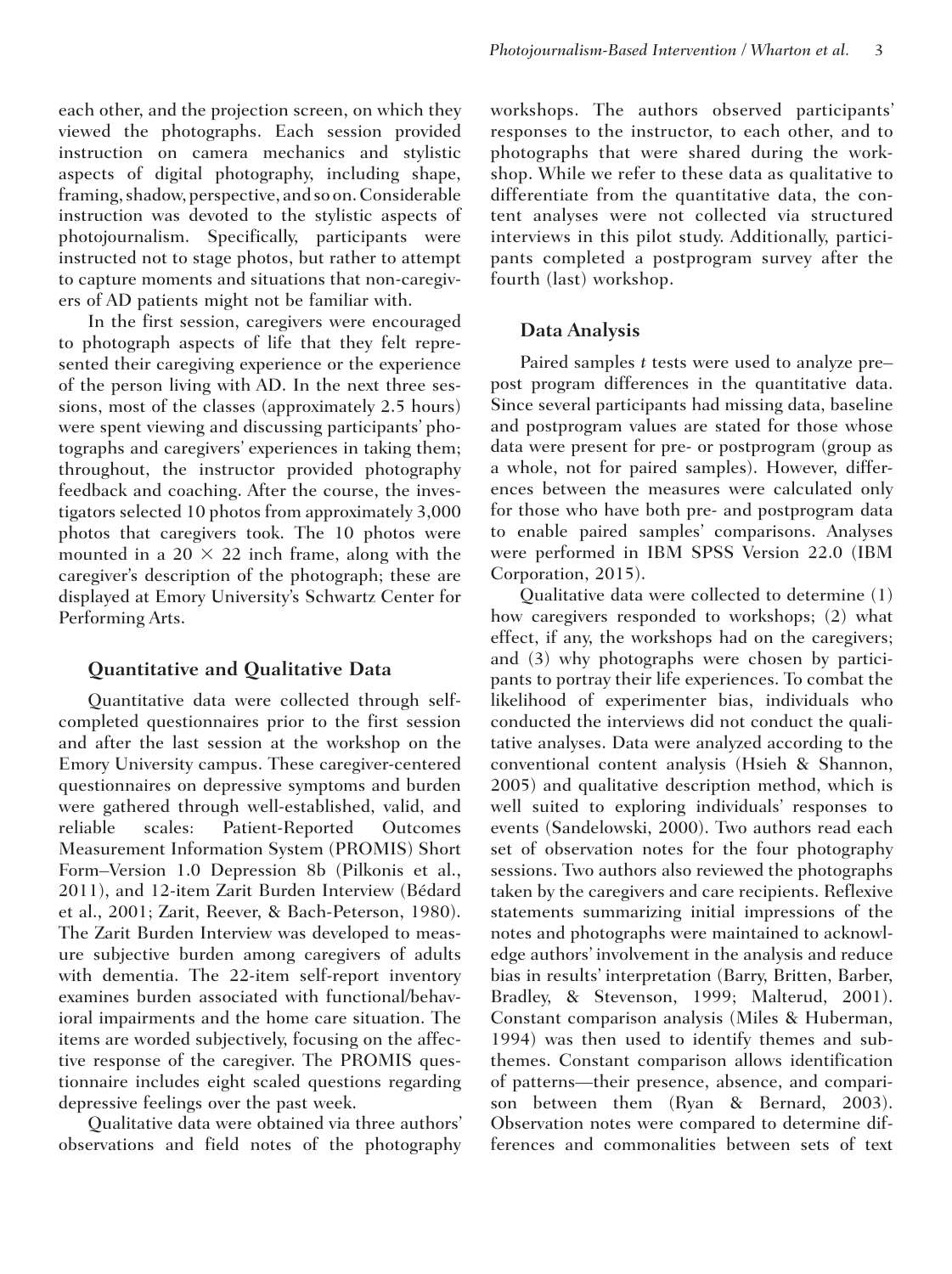(Sandelowski, Davis, & Harris, 1989). Groups of photographs were compared to determine how the photographs differed from one another and address common themes. The authors followed this process to achieve consensus for the themes and any disagreement of a potential theme was resolved by a coauthor (KH or WW).

Due to the pilot nature of this study, participants were asked to complete a five-question, post-workshop satisfaction survey. Participants ranked their level of satisfaction or dissatisfaction with workshop specifics (i.e., length of classes, the instructor etc.), and a comment area was available for additional suggestions.

### **Results**

#### **Participants**

Table 1 shows sociodemographic information for the 10 caregivers. Participants included seven women and four African Americans with a mean age of 63.4 years. Participants' relationship to their AD care recipient was diverse and included mother and son, husband and wife, mother and daughter, and sisters. Caregivers reported caring for their family member for an average of 6.2 years, and six persons reported working outside of home.

#### **Quantitative Results**

As Table 2 indicates, five participants provided complete pre- and postprogram data on burden, seven provided baseline data, and eight provided postprogram data. Baseline data indicated severe caregiver burden ( $n = 7$ ;  $M = 21.714 \pm 11.011$ ; Bédard et al., 2001). While postprogram caregiver burden remained severe ( $n = 8$ ;  $M = 17.625 \pm$ 6.844), caregiver burden in those with both pre- and postprogram data decreased significantly ( $p = .037$ ). Notably, caregiver burden postprogram was one point below the standardized cutoff for "severe burden" (Bédard et al., 2001; *n* = 5; *M* = 15.8 ± 5.797), indicating a clinically meaningful reduction in caregiver burden.

For calculating depression scores, we used scoring instructions issued by PROMIS (2011), where raw scores are converted into *T* scores. These *T* scores are based on the 2000 U.S. Census in terms of gender, race, age, and educational attainment

(Pilkonis et al., 2011). PROMIS does not publish depression cutoff values. Hence, we used a recent study that explored depressive symptoms among persons living with multiple sclerosis (Kim et al., 2017). Kim et al. (2017) estimated PROMIS Short Form– Version 1.0 Depression 8b cutoff scores via comparison with other depression instruments that have cutoff values: the 20-item Center for Epidemiologic Studies Depression Scale (Radloff, 1977) and the 9-item Patient Health Questionnaire–9 (Spitzer, Kroenke, & Williams, 1999).

Baseline data suggest mild depressive symptoms (*n* = 7; *M* = 18.429 ± 5.996; *T* score = 56.2; Kim et al., 2017; PROMIS, 2011). Depressive symptoms decreased nonsignificantly ( $p = .066$ ) postprogram for those who had both baseline and postprogram data ( $n = 4$ ;  $M = 14.25 \pm 4.349$ ; *T* score = 52.3). Importantly, scores shifted from the category of mild depressive symptoms to minimal or none, indicating a clinically meaningful result. All those who had data postprogram ( $n = 7$ ;  $M = 16 \pm 4.726$ ; *T* score = 54.3) indicated no depressive symptoms if PROMIS scores are compared to the Center for Epidemiologic Studies Depression Scale (Kim et al., 2017; Radloff, 1977) and mild depressive symptoms if PROMIS scores are compared to the Patient Health Questionnaire–9 (Kim et al., 2017; Spitzer et al., 1999).

Comments from the postprogram survey indicated participants' satisfaction with the program. Out of eight participants who completed the survey, three said that they were extremely satisfied, four expressed satisfaction, and one was neutral. All respondents endorsed a sense of community with fellow participants.

#### **Qualitative Results**

The following themes were discovered from the qualitative analysis of observation notes taken by the investigators during the four workshop sessions: (1) caregiver emotional health, (2) shared experiences, and (3) caregiver classroom engagement.

*Caregiver Emotional Health.* Participant discussions about caregiver burden and stress arose from viewing and commenting on photographs during the four class sessions. One participant, an African American daughter, showed many photographs of transporting her mother; these prompted discussions on the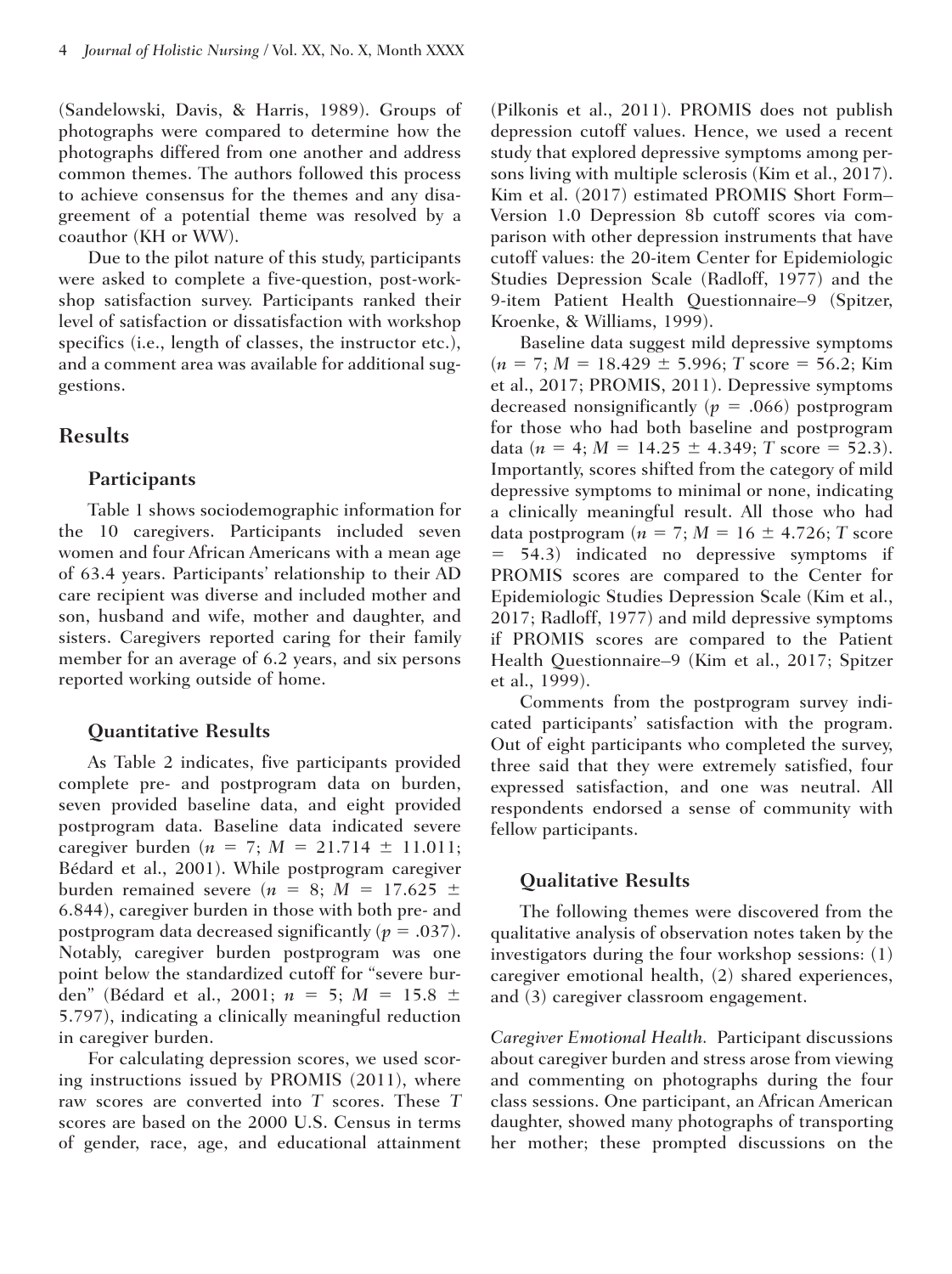| 10<br>$63.4 \pm 6.2$ (55-71)<br>3(30)<br>1(10)<br>4(40)<br>6(75)<br>1(12.5)                                                    |
|--------------------------------------------------------------------------------------------------------------------------------|
|                                                                                                                                |
|                                                                                                                                |
|                                                                                                                                |
|                                                                                                                                |
|                                                                                                                                |
|                                                                                                                                |
|                                                                                                                                |
|                                                                                                                                |
| 1(12.5)                                                                                                                        |
| 1(12.5)                                                                                                                        |
| 2(25)                                                                                                                          |
| 2(25)                                                                                                                          |
| 1(12.5)                                                                                                                        |
|                                                                                                                                |
| 3(37.5)                                                                                                                        |
| 4(50)                                                                                                                          |
| 1(12.5)                                                                                                                        |
|                                                                                                                                |
| 2(20)                                                                                                                          |
| 7(70)                                                                                                                          |
| 1(10)                                                                                                                          |
| $77.3 \pm 9.5(64-84)$                                                                                                          |
| 2(25)                                                                                                                          |
| $5.6 \pm 4.3$ (2-13)                                                                                                           |
| $3.9 \pm 3.2$ (1-11)                                                                                                           |
| $6.2 \pm 3.8$ (1-13)                                                                                                           |
| 7(87.5)                                                                                                                        |
|                                                                                                                                |
| 3(42.9)                                                                                                                        |
| 1(14.3)                                                                                                                        |
| 3(42.9)                                                                                                                        |
| 4(50)                                                                                                                          |
| How much strife and disagreement family friends have added to the difficulties that the caregiver is experiencing <sup>e</sup> |
| 3(50)                                                                                                                          |
| 1(16.7)                                                                                                                        |
| 2(33.3)                                                                                                                        |
|                                                                                                                                |

**Table 1.** Demographics of Participants of the Photography Workshop

*Note.*  $M =$  mean;  $SD =$  standard deviation.

a Sociodemographic data were collected retrospectively. Thus, out of 10 caregivers who participated in the photography workshop, we were able to contact eight participants to obtain their sociodemographic data. We report on caregivers' gender and relationship to the care recipient for all 10 participants, since we maintained those data and did not have to retrieve them retrospectively. For other parameters, data are reported on eight caregivers, unless otherwise noted (e.g., caregiver refused to answer). <sup>b</sup>Based on 10 participants. "Based on data for eight responders who were available for postprogram retrospective sociodemographic data collection. <sup>d</sup>Based on data for seven participants (out of 10 participants, one refused to answer, two were unavailable for the survey). <sup>e</sup>Based on data for six participants (out of 10 participants, two refused to answer, two were unavailable for the survey).

assistance caregivers may receive and challenges they face. Another African American daughter remarked on her role as a solitary caregiver for her parent despite having siblings: "I feel like I am the only child; I have a sister in California, one in New York; they don't go through what I am going through." During one session, the instructor prompted substantial discussion by asking about emotional issues.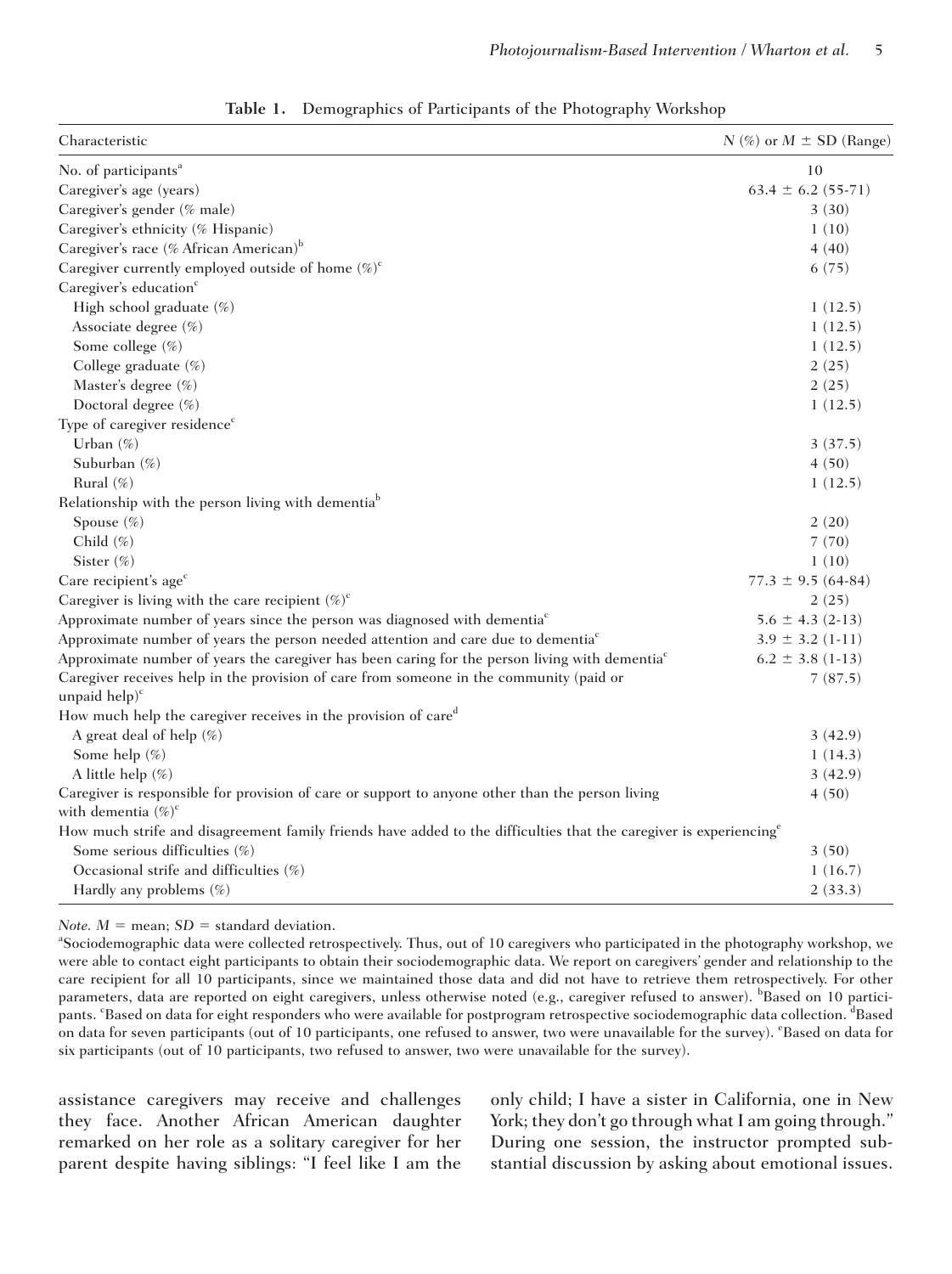| Characteristic                  | Results for All Participants<br>Who Either Had Baseline or<br>Postprogram Data,<br>$N (M \pm SD)$ , [Range] | <b>Results for Participants</b><br>Who Had Both Baseline<br>and Postprogram Data,<br>$N (M \pm SD)$ [Range] | Change From Baseline to Postprogram for Those<br>Who Had Both Baseline and Postprogram Data,<br>$N(M \pm SD)$ , 95% CI, p |
|---------------------------------|-------------------------------------------------------------------------------------------------------------|-------------------------------------------------------------------------------------------------------------|---------------------------------------------------------------------------------------------------------------------------|
| Caregiver burden-Baseline       | $7(21.714 \pm 11.011)$ [0-33]                                                                               | $5(23.8 \pm 5.167)$ [19-32]                                                                                 |                                                                                                                           |
| Caregiver burden-Postprogram    | $8(17.625 \pm 6.844)$ [6-28]                                                                                | $5(15.8 \pm 5.797)$ [6-23]                                                                                  | 5 (8 ± 5.788), 95% CI [0.813, 15.187], $p = .037$                                                                         |
| Depressive symptoms-Baseline    | $7(18.429 \pm 5.996)$ [8-27]                                                                                | $4(20.25 \pm 5.377)$ [14-27]                                                                                |                                                                                                                           |
| Depressive symptoms—Postprogram | $7(16 \pm 4.726)$ [8-24]                                                                                    |                                                                                                             | 4 (14.25 ± 4.349) [8-18] 4 (6 ± 4.243), 95% CI [0.751, 12.751], $p = .066$                                                |

**Table 2.** Caregiver Well-Being Data for the Participants of the Photography Workshop

*Note. SD* = standard deviation; CI = confidence interval.

Participants reflected on the life of their care recipients, what they do for their persons, and their emotions, including their anger about the disease and what it took to understand dementia. Participants endorsed feelings of loneliness.

*Shared Experiences.* The instructor did not need to "create" discussion topics; the shared caregiving experience offered a common ground for engagement and discussion while viewing photographs. In-class picture-viewing provided the basis for seamlessly and naturally describing personal caregiving situations, asking questions, and seeking and giving advice about caregiving logistics, finances, and health care. Discussions of the difficulties arranging health care for persons living with dementia were prevalent, encompassing the need for education and support for caregivers, experiences with institutional care, deficits in care for those with dementias other than AD, alienation that care recipients and caregiving families endure, and problems with paid health care personnel. Several participants discussed the gaps in the health care of their persons in assisted living facilities. A Caucasian daughter endorsed families' continued challenges after institutionalizing their persons. Caregivers of persons with dementia other than AD voiced difficulties: ". . . behavior problems are the most prevalent. My mother was kicked out of day care. She is crying for no reason." Several caregivers described the reluctance of day care center staff to touch persons living with dementia. Such apprehension was attributed to staff members' fear of being sued for being abusive. Caregivers spoke about their perception that paid personnel are poorly prepared. Caregivers described their need to constantly retrain certified nursing assistants given frequent turnover and lack of skills in caring for persons living with dementia.

*Caregiver Classroom Engagement.* Participants described their experience in the program as meaningful and providing them with an altruistic opportunity to engage with the project, which may produce results that may be useful to others. One participant remarked on the study: "Gave me an opportunity to spend quality time with Mom photographing her." Such high level of engagement was manifested by participants' attention during the sessions; they asked many questions, responded to the work of others, commented on their own work, and interacted with each other and the photographer during the break and after each class.

#### **Photojournalistic Themes**

Participants took several thousand photographs, and many were shown and discussed in class. Three main themes were observed: (1) the continued personhood of the care-recipient, (2) living with the illness, and (3) the experience of caregiving.

*The Care Recipient Is Present.* Many photos captured moments when the caregivers saw or felt their person to be still present. Nonverbal communication with pets was frequently portrayed. Many photos depicted persons interacting with a dog or scenes in which a dog is near a person in the later stage of the illness who can no longer hold the dog (e.g., dog trying to climb the wheelchair). A Caucasian wife photographed her husband with his dog: "The dog gives him a reason to live. She is his caretaker. . . Dog is his primary relationship in his life." A Caucasian son photographed his mother's parrot at her assisted living facility, noting: "Mom has a connection with Morgan [the parrot]."

Several caregivers photographed care recipients' engagement in faith-based activities. These included participating in a Communion at home, watching a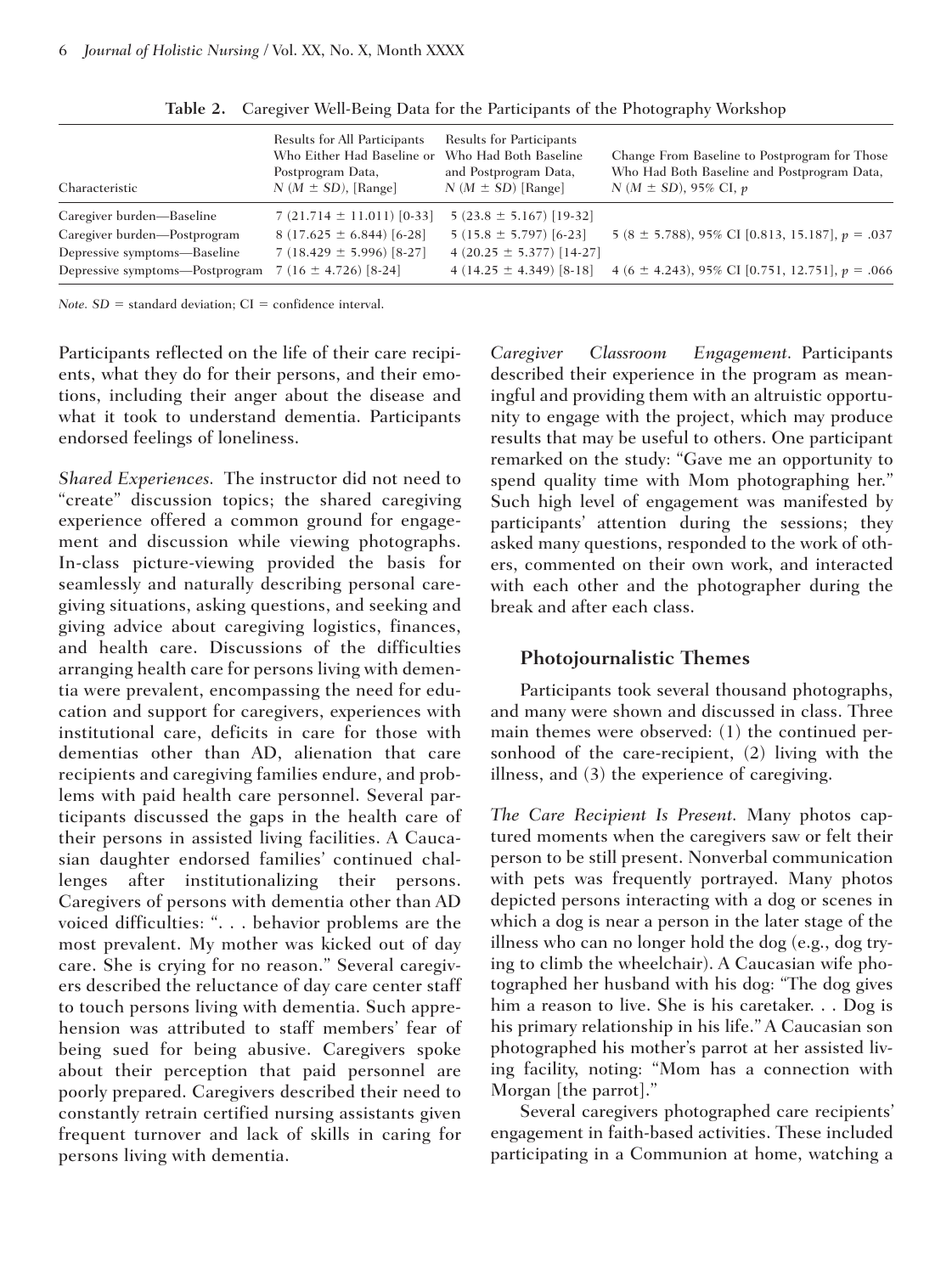film on a religious topic, and reading the Bible. An African American daughter noted, "She enjoys the sermons, she is familiar with the Bible, she likes reading it, she likes hearing it, she knows what they are talking about." Other photos captured religious figures (angels) important to the person.

A number of photographs portrayed care recipients' engagement and enjoyment in the moment: holding toys, dolls, or gifts; make-up or jewelry; listening to music; or holding items including letters from a deceased spouse. Photographs often captured communication between the person living with AD and family members. One African American daughter created a series of photographs illustrating the initial moments of her sister visiting their mother: "Surprise visit. Trying to catch that quickly." The photographs depicted the care recipient smiling at the visitor and trying to kiss her hand when she saw her. An African American sister stated, "She loves music and she sort of dances [sitting down]." A Caucasian daughter explained photographs of letters between the pages in the Bible:

These are letters that my dad wrote to her in the 1950s, I stick them [in different places]. Every time she finds [the letter], she will think it's new, and she would be like: "That's the letter that your dad wrote to me!"

Several photographs depicted objects related to a person important to the care recipient: portraits of a deceased spouse, a picture of a wedding ring, or portraits of the person's parent or grandchildren. One African American daughter expressed that she plans to play classical music more because her mother's husband was a classical musician: "She'll point to it [picture of care recipient deceased husband's music album] . . . she talks about her husband all the time."

*Living With the Illness.* Many photographs portrayed the ways persons' lives are affected by these dementing illnesses. For example, an African American daughter made a series of photographs depicting her mother in a chair, covered with a blanket from head to toe. The caregiver described her mother's willingness to be in her "cocoon": "She likes to put the cover over her head—her cocoon . . . we . . . have a conversation [while she is in her cocoon]." Another African American daughter said that her mother covers her head with a blanket when the mother is angry with the daughter. Other images depicting the person's behavior included inability to use familiar objects ("I can give her glasses in the right direction and she will every time put them upside down"); diminished attention span ("He is distracted easily"); gradual loss of speech ("She smiles at me when I sit with her, she doesn't talk much anymore"); slowed eating ("She would pile and pile food on the fork and then she wouldn't eat it, it would just be an object to watch"); and losing the ability to organize ("He is an engineer and he is typically very organized, but now his organizational skills are diminishing").

A number of photographs included scenes at the doctor's office or in the hospital, surgical scars from brain tumor removal, or hospital wrist bands. The caregiver commented, "You can read 'dehydration,' 'stomach pain,' etc." Other photographs depicted objects related to health care (e.g., pill boxes, blood pressure cuffs, equipment for walking, etc.).

*The Caregiving Experience.* Many photographs illustrated the daily life of caregiving dyads. Scenes included a chair without the person in it; a baby monitor; pictures of the person's meals, pill box, equipment (crutches, walkers), or shoes; a hallway and rooms in the assisted living facility; an outing to a café with the family and away from the assisted living facility; the person eating; the caregiver measuring person's blood pressure; or the person with a nurse.

The burden and stress of the caregiving experience was highlighted through photographs of daily routines. One African American daughter's photographs included helping her mother attempt to use the bathroom, helping her transfer from the car to the wheelchair, pictures at the dentist's office and on the surgery table. She described her photographs: "It's graphic stuff–no pictures of cuteness. [I wanted to document my experience of it.]; It's not all pretty."

#### **Discussion**

Our primary result is that our photojournalism intervention significantly reduced self-reported AD family caregiver burden. Depression reduction was not statistically significant but attained clinical meaningfulness. This study aligns with previous research that supports caregivers' benefits related to art-based interventions (Camic et al., 2014; Camic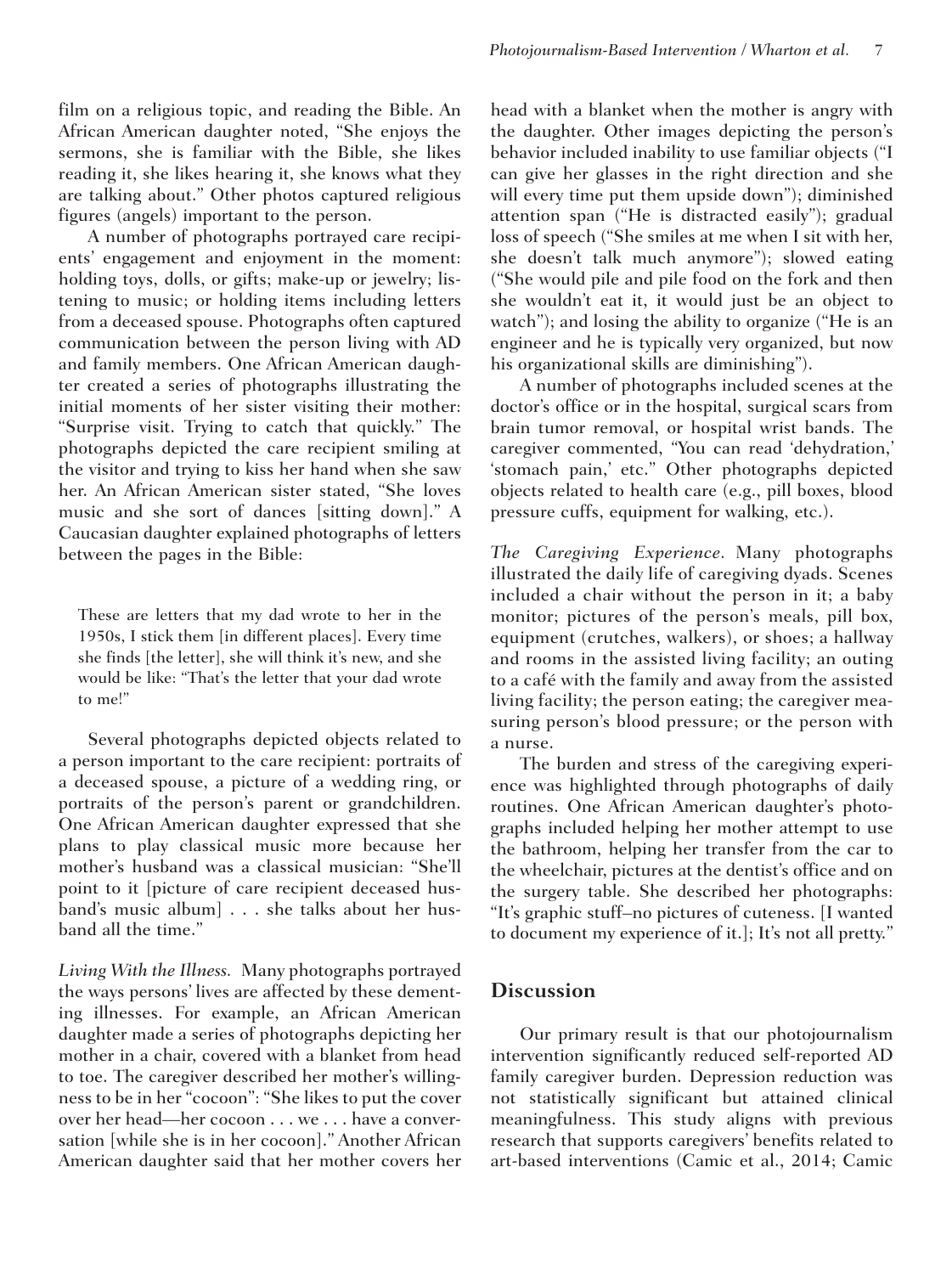et al., 2016, Camic et al., 2017; McFadden & Basting, 2010). Specifically, Camic has reported multiple cognitive and behavioral benefits of art therapy in dementia participants, including improved mood and social inclusion. Moreover, these benefits extend to both the dementia patient and the caregiver, in addition to the general population when these interventions take place in public settings (i.e., art galleries), which serves to raise awareness of dementing illnesses.

The photojournalism study was well-received by participants and may be a novel, nonpharmaceutical alternative to decrease caregiver burden and depression. Caregivers' qualitative responses to the program revolved around three themes: (1) caregiver emotional health, (2) shared caregiving experiences, and (3) their engagement in the classroom. Photographs' central themes included (1) the continued personhood of the care recipient, (2) living with the illness, and (3) the experience of caregiving. The present project also should be considered as a holistic program that can provide education about AD family caregiving to non-caregivers. Indeed, participants' photos captured life events that are common in AD family caregiver's lives but may not be usually photographed or well understood in the broader community (e.g., a chair against a door to prevent wandering).

## **Implications for Clinical Practice and Research**

Family caregivers who provide care for persons living with dementia experience a different journey in comparison to other caregivers. AD family caregivers experience a heightened level of psychological distress that challenges health care providers to meaningfully intervene by considering all mental and social factors related to their role as a caregiver. Approximately 30% to 40% of AD family caregivers suffer from depression, compared with 5% to 17% of non-caregivers of similar ages (Alzheimer's Association, 2017; Mausbach, Chattillion, Roepke, Patterson, & Grant, 2013). A recent meta-analysis reported that caregivers of people with dementia were significantly more likely have a diagnosis of depression and anxiety versus non-caregivers (Ma, Dorstyn, Ward, & Prentice, 2017). The prevalence of depression is higher among dementia caregivers than other caregivers, such as those who provide help to individuals with

schizophrenia (20%) or stroke (19%; Atteih et al., 2015; Sallim, Sayampanathan, Cuttilan, & Ho, 2015; Thunyadee Sitthimongkol, Sangon, Chai-Aroon, & Hegadoren, 2015).

Holistic interventions are valuable components of clinical care plans; thus, the health care team should acknowledge photojournalism-based interventions as significant holistic approaches to reducing negative outcomes for AD family caregivers as it relates to their psychological well-being. In fact, art activities should be considered part of curriculum for psychoeducation caregiver programs. Future research should further explore the significant relationship between photojournalism-based interventions and physical and psychological well-being of caregivers to holistically address the needs of AD family caregivers.

#### **Limitations**

The main limitation of this pilot study was the small sample size. While future photography classes will still be small to facilitate conversation, including caregivers from different regions would be informative. We were not able to acquire data on all participants, particularly postintervention. Specifically, we asked participants to return completed questionnaire forms, and some did not. This may have dampened our results, although a significant reduction in caregiver burden was attained. Both quantitative and qualitative data collection should happen in person, before the first session and after the last session. Our qualitative data were not collected according to standards per Sandelowski. Future research should more closely adhere to structured qualitative analyses. Finally, many factors affect caregiver burden. While we believe the program contributed to the reductions in burden and stress, we acknowledge that a pilot study cannot account for additional contributing factors that may have influenced burden reduction.

#### **Conclusion**

Approximately 15 million dementia family caregivers in the United States (Alzheimer's Association, 2017) provide vital support to their family members living with AD. It well documented that caregiving is linked to burden, stress, and depression, and more research targeting AD family caregivers via holistic and nonpharmacological approaches is imperative.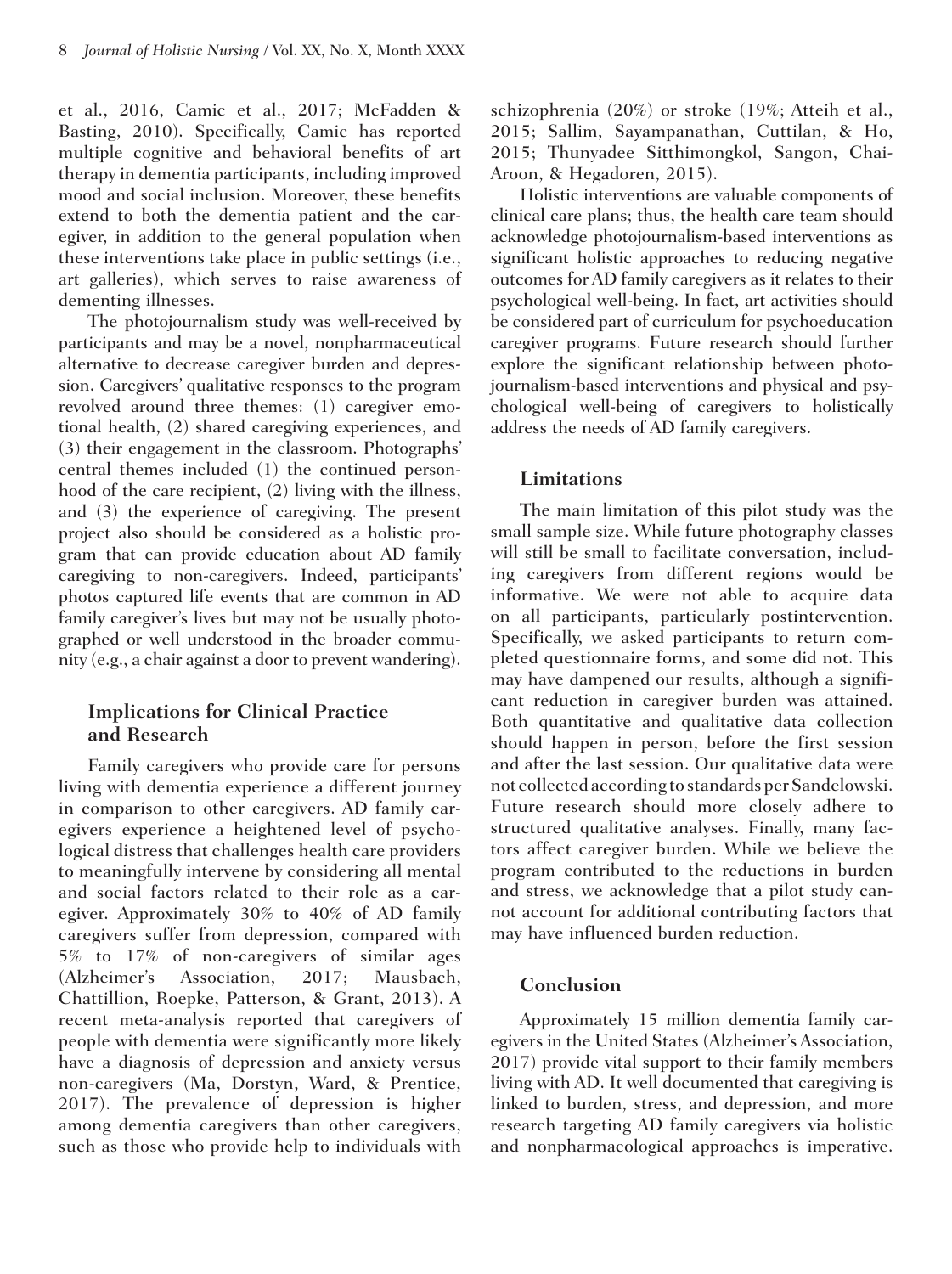This study supports the use of photojournalismbased therapy as a viable intervention for family caregivers to reduce caregiver burden and depression. Further engagement in meaningful activity is significant for the quality of life for family caregivers. Moreover, the adaptation of photojournalismbased therapy to support caregivers may be a step toward creating dementia-friendly communities.

## **ORCID iD**

Lindsey Bridwell **b** https://orcid.org/0000-0002-2808-386X

#### **References**

- Alzheimer's Association. (2017). 2017 Alzheimer's disease facts and figures. *Alzheimer's & Dementia*, *13*, 325-373. doi:10.1016/j.jalz.2017.02.001
- Atteih, S., Mellon, L., Hall, P., Brewer, L., Horgan, F., & Williams, D., & Aspire Study Group. (2015). Implications of stroke for caregiver outcomes: Findings from the ASPIRE-S Study. *International Journal of Stroke*, *10*, 918-923.
- Barry, C. A., Britten, N., Barber, N., Bradley, C., & Stevenson, F. (1999). Using reflexivity to optimize teamwork in qualitative research. *Qualitative Health Research*, *9*(1), 26-44. doi:10.1177/104973299129121677
- Bédard, M., Molloy, D. W., Squire, L., Dubois, S., Lever, J. A., & O'Donnell, M. (2001). The Zarit Burden Interview: A new short version and screening version. *The Gerontologist*, *41*, 652-657. doi:10.1093/geront/41.5.652
- Belle, S. H., Burgio, L., Burns, R., Coon, D., Czaja, S. J., & Gallagher-Thompson, D., . . . Resources for Enhancing Alzheimer's Caregiver Health (REACH) II Investigators. (2006). Enhancing the quality of life of dementia caregivers from different ethnic or racial groups: A randomized, controlled trial. *Annals of Internal Medicine*, *145*, 727- 738. doi:10.7326/0003-4819-145-10-200611210-00005
- Camic, P. M., Baker, E. L., & Tischler, V. (2016). Theorizing how art gallery interventions impact people with dementia and their caregivers. *The Gerontologist*, *56*, 1033-1041.
- Camic, P. M., Hulbert, S., & Kimmel, J. (2017). Museum object handling: A health-promoting community-based activity for dementia care. *Journal of Health Psychology*. Advance online publication. doi:10.1177/1359105316685899
- Camic, P. M., Tischler, V., & Pearman, C. H. (2014). Viewing and making art together: A multi-session art-gallery-based intervention for people with dementia and their carers. *Aging & Mental Health*, *18*, 161-168. doi:10.1080/13607 863.2013.818101
- Cowl, A. L., & Gaugler, J. E. (2014). Efficacy of creative arts therapy in treatment of Alzheimer's disease and dementia: A systematic literature review. *Arts, Adaptation & Aging*, *38*, 281-330.
- Eisdorfer, C., Czaja, S. J., Loewenstein, D. A., Rubert, M. P., Arguelles, S., Mitrani, V. B., & Szapocznik, J. (2003). The effect of a family therapy and technology-based intervention on caregiver depression. *The Gerontologist*, *43*, 521- 531. doi:10.1093/geront/43.4.521
- Flatt, J. D., Liptak, A., Oakley, M. A., Gogan, J., Varner, T., & Lingler, J. H. (2015). Subjective experiences of an art museum engagement activity for persons with early Alzheimer's disease and their family caregivers. *American Journal of Alzheimer's Disease & Other Dementias*, *30*, 380-389.
- Friedman, E. M., Shih, R. A., Langa, K. M., & Hurd, M. D. (2015). US prevalence and predictors of informal caregiving for dementia. *Health Affairs (Millwood)*, *34*, 1637- 1641. doi:10.1377/hlthaff.2015.0510
- Gallagher-Thompson, D., Gray, H. L., Dupart, T., Jimenez, D., & Thompson, L. W. (2008). Effectiveness of cognitive/behavioral small group intervention for reduction of depression and stress in non-Hispanic White and Hispanic/Latino women dementia family caregivers: Outcomes and mediators of change. *Journal of Rational-Emotive & Cognitive-Behavior Therapy*, *26*, 286-303. doi:10.1007/s10942-008-0087-4
- Gitlin, L. N., Hauck, W. W., Dennis, M. P., & Winter, L. (2005). Maintenance of effects of the home environmental skill-building program for family caregivers and individuals with Alzheimer's disease and related disorders. *Journals of Gerontology: Series A. Biological Sciences and Medical Sciences*, *60*, 368-374. doi:10.1093/gerona/60.3.368
- Gitlin, L. N., Winter, L., Corcoran, M., Dennis, M. P., Schinfeld, S., & Hauck, W. W. (2003). Effects of the home environmental skill-building program on the caregiver-care recipient dyad: 6-month outcomes from the Philadelphia REACH initiative. *The Gerontologist*, *43*, 532-546. doi:10.1093/geront/43.4.532
- Gonzalez, E. W., Polansky, M., Lippa, C. F., Gitlin, L. N., & Zauszniewski, J. A. (2014). Enhancing resourcefulness to improve outcomes in family caregivers and persons with Alzheimer's disease: A pilot randomized trial. *International Journal of Alzheimer's Disease*, *2014*, 323478. doi:10.1155/2014/323478
- Hepburn, K., Lewis, M. L., Tornatore, J., Bremmer, K. L., & Center, B. (2007). The savvy caregiver program: The demonstrated effectiveness of a transportable dementia caregiver psychoeducation program. *Journal of Gerontological Nursing*, *33*(3), 30-36.
- Hsieh, H. F., & Shannon, S. E. (2005). Three approaches to qualitative content analysis. *Qualitative Health Research*, *15*, 1277-1288. doi:10.1177/1049732305276687
- IBM Corporation. (2015). SPSS, Version 22.0.0.0 [Computer program]. Armonk, NY: Author.
- Kim, J., Chung, H., Askew, R. L., Park, R., Jones, S. M. W., Cook, K. F., & Amtmann, D. (2017). Translating CES-20 and PHQ-9 scores to PROMIS Depression. *Assessment*, *24*, 300-307. doi:10.1177/1073191115607042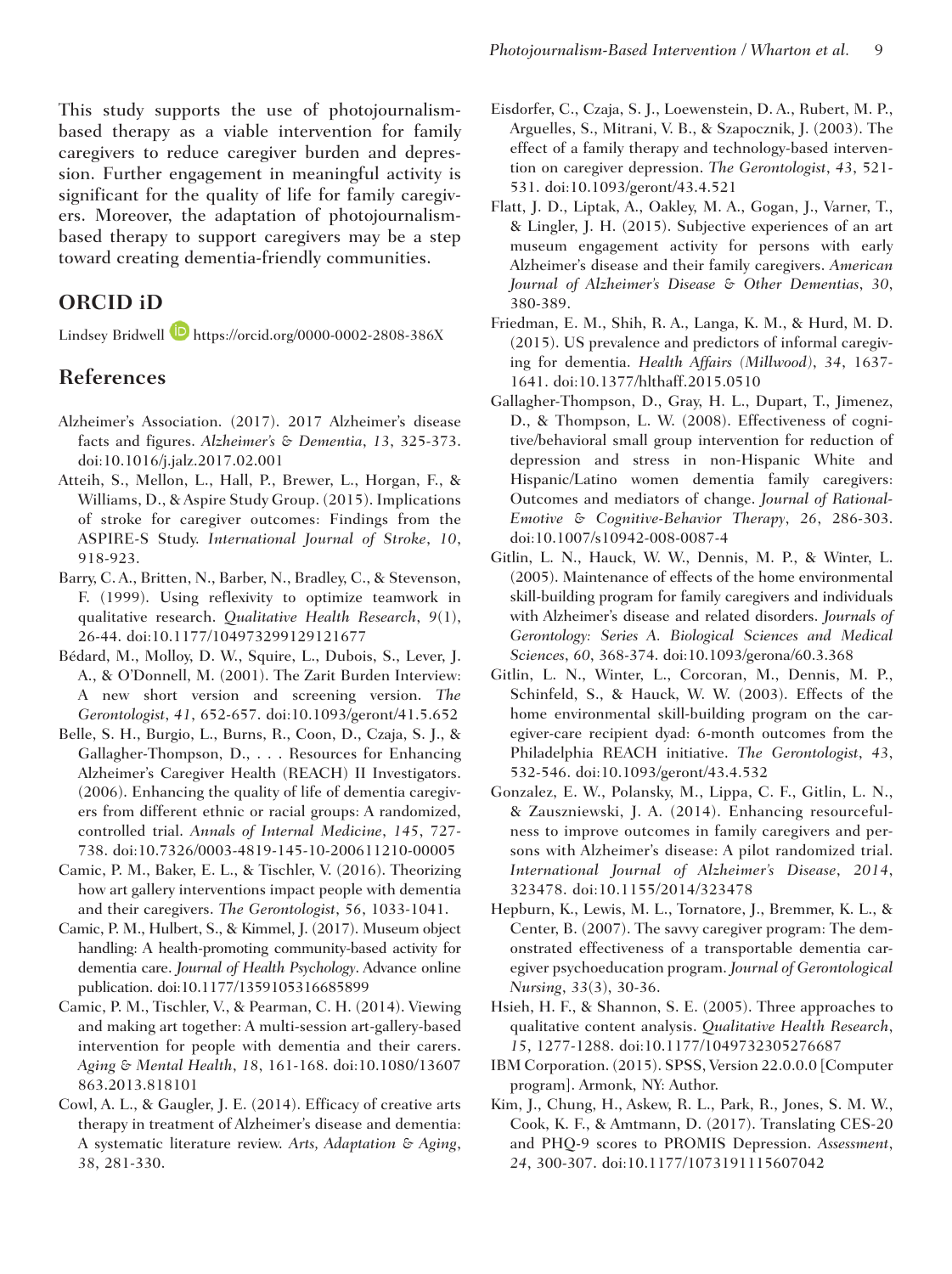- Ma, M., Dorstyn, D., Ward, L., & Prentice, S. (2017). Alzheimer's disease and caregiving: A meta-analytic review comparing the mental health of primary carers to controls. *Aging & Mental Health*. Advance online publication. doi:10.1080/13607863.2017.1370689
- Malterud, K. (2001). Qualitative research: Standards, challenges, and guidelines. *Lancet*, *358*, 483-488. doi:10.1016/ s0140-6736(01)05627-6
- Mausbach, B. T., Chattillion, E. A., Roepke, S. K., Patterson, T. L., & Grant, I. (2013). A comparison of psychosocial outcomes in elderly Alzheimer caregivers and noncaregivers. *American Journal of Geriatric Psychiatry*, *21*(1), 5-13.
- McFadden, S. H., & Basting, A. D. (2010). Healthy aging persons and their brains: Promoting resilience through creative engagement. *Clinics in Geriatric Medicine*, *26*, 149-161. doi:10.1016/j.cger.2009.11.004
- Miles, M. B., & Huberman, A. M. (1994). *Qualitative data analysis: An expanded sourcebook*. Thousand Oaks, CA: Sage.
- Mitrani, V. B., & Czaja, S. J. (2000). Family-based therapy for dementia caregivers: Clinical observations. *Aging & Mental Health*, *4*, 200-209.
- Mittelman, M. S., Roth, D. L., Coon, D. W., & Haley, W. E. (2004). Sustained benefit of supportive intervention for depressive symptoms in caregivers of patients with Alzheimer's disease. *American Journal of Psychiatry*, *161*, 850-856. doi:10.1176/appi.ajp.161.5.850
- Mittelman, M. S., Roth, D. L., Haley, W. E., & Zarit, S. H. (2004). Effects of a caregiver intervention on negative caregiver appraisals of behavior problems in patients with Alzheimer's disease: Results of a randomized trial. *Journals of Gerontology: Series B. Psychological Sciences and Social Sciences*, *59*(1), P27-P34. doi:10.1093/geronb/59.1.P27
- Norton, M. C., Piercy, K. W., Rabins, P. V., Green, R. C., Breitner, J. C., Ostbye, T., . . . Tschanz, J. T. (2009). Caregiver-recipient closeness and symptom progression in Alzheimer disease. The Cache County Dementia Progression Study. *Journals of Gerontology: Series B. Psychological Sciences and Social Sciences*, *64*, 560-568. doi:10.1093/geronb/gbp052
- Ory, M. G., Hoffman, R. R., 3rd, Yee, J. L., Tennstedt, S., & Schulz, R. (1999). Prevalence and impact of caregiving: A detailed comparison between dementia and nondementia caregivers. *The Gerontologist*, *39*, 177-185.
- Pilkonis, P. A., Choi, S. W., Reise, S. P., Stover, A. M., Riley, W. T., & Cella, D., & PROMIS Cooperative Group. (2011). Item banks for measuring emotional distress from the Patient-Reported Outcomes Measurement Information System (PROMIS®): Depression, anxiety, and anger. *Assessment*, *18*, 263-283. doi:10.1177/1073191111411667
- Pinquart, M., & Sörensen, S. (2003). Differences between caregivers and noncaregivers in psychological health and physical health: A meta-analysis. *Psychology & Aging*, *18*, 250-267.
- PROMIS. (2011). *PROMIS scoring guide*. Retrieved from [https://www.assessmentcenter.net/documents/PROMIS%20](https://www.assessmentcenter.net/documents/PROMIS%20Scoring%20Manual-%20CATs,%20Profiles,%20Short%20Forms.pdf) [Scoring%20Manual-%20CATs,%20Profiles,%20Short%20](https://www.assessmentcenter.net/documents/PROMIS%20Scoring%20Manual-%20CATs,%20Profiles,%20Short%20Forms.pdf) [Forms.pdf](https://www.assessmentcenter.net/documents/PROMIS%20Scoring%20Manual-%20CATs,%20Profiles,%20Short%20Forms.pdf)
- Radloff, L. S. (1977). The CES-D scale: A self-report depression scale for research in the general. *Applied Psychological Measurement*, *1*, 385-401. doi:10.1177/0146621677001 00306
- Ryan, G. W., & Bernard, H. R. (2003). Techniques to identify themes. *Field Methods*, *15*, 85-109. doi:10.1177/152 5822x02239569
- Sallim, A. B., Sayampanathan, A. A., Cuttilan, A., & Ho, R. (2016). Prevalence of mental health disorders among caregivers of patients with Alzheimer disease. *Journal of the American Medical Directors Directors Association*, *16*, 1034- 1041.
- Sandelowski, M. (2000). Whatever happened to qualitative description? *Research in Nursing & Health*, *23*, 334-340. doi:10.1002/1098-240X(200008)23:4<334::AID-NUR9>3.0.CO;2-G
- Sandelowski, M., Davis, D. H., & Harris, B. G. (1989). Artful design: Writing the proposal for research in the naturalist paradigm. *Research in Nursing & Health*, *12*, 77-84. doi:10.1002/nur.4770120204
- Spitzer, R. L., Kroenke, K., & Williams, J. B. (1999). Validation and utility of a self-report version of PRIME-MD: The PHQ primary care study. Primary Care Evaluation of Mental Disorders. Patient Health Questionnaire. *Journal of the American Medical Association*, *282*, 1737-1744. doi:10.1001/jama.282.18.1737
- Thunyadee, C., Sitthimongkol, Y., Sangon, S., Chai-Aroon, T., & Hegadoren, K. M. (2015). Predictors of depressive symptoms and physical health in caregivers of individuals with schizophrenia. *Journal of Nursing and Health Sciences*, *17*, 412-419.
- Vitaliano, P. P., Zhang, J., & Scanlan, J. M. (2003). Is caregiving hazardous to one's physical health? A meta-analysis. *Psychological Bulletin*, *129*, 946-972.
- Young, R., Camic, P. M., & Tischler, V. (2016). The impact of community-based arts and health interventions on cognition in people with dementia: A systematic literature review. *Aging & Mental Health*, *20*, 337-351. doi:10.1080 /13607863.2015.1011080
- Zarit, S. H., Reever, K. E., & Bach-Peterson, J. (1980). Relatives of the impaired elderly: Correlates of feelings of burden. *The Gerontologist*, *20*, 649-655. doi:10.1093/geront/20.6.649

**Whitney Wharton** is a cognitive neuroscientist specializing in Alzheimer's disease (AD) and related disorders. Her research focuses on the influence of vascular risk factors on Alzheimer's biomarkers in individuals who are at risk for the disease due to a parental history. She conducts both observational and clinical trials that investigate the extent to which blood pressure and blood pressure medications act on brain systems known to be involved in AD neuropathology.